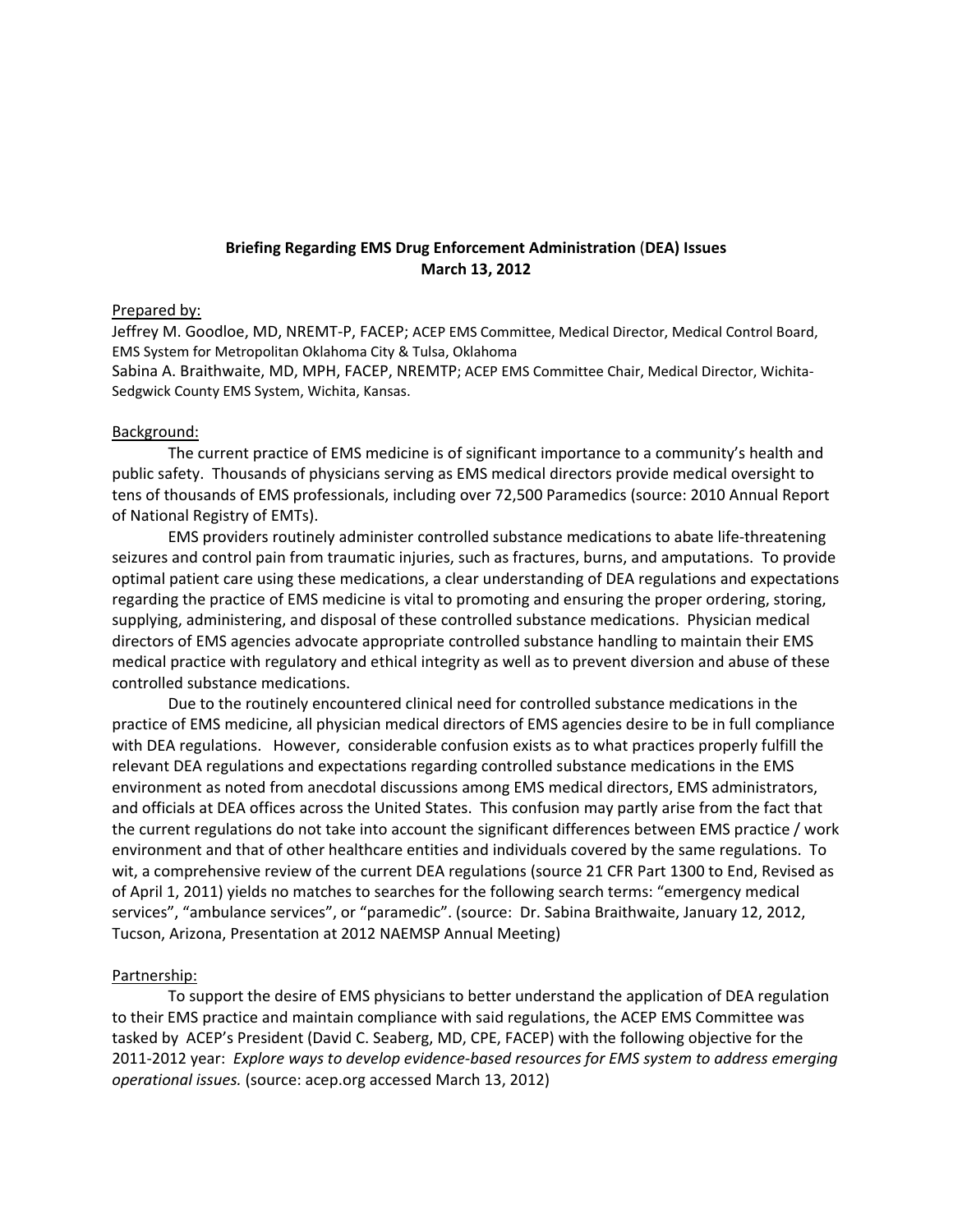Among the ACEP EMS Committee meeting attendees, the first subject identified for this objective by need and interest concerned DEA regulations and expectations in the EMS environment. A multiple‐step plan to address the objective was conceived by Jeffrey M. Goodloe, MD, NREMT‐P, FACEP and supported by Dr. Braithwaite. The core components of that plan were:

- a) Educate ACEP members serving as EMS medical directors on DEA regulations and expectations relevant to their practice of EMS medicine.
- b) Engage DEA leadership in discussions advocating for clearer regulations and expectations relevant and appropriate to the practice of EMS medicine.
- c) Assist DEA leadership in developing clearer regulations and expectations relevant and appropriate to the practice of EMS medicine.

In the effort to prepare educational materials, pervasive confusion and inconsistencies in the understanding and practices for the utilization of DEA regulations in the practice of EMS medicine were repeated obstacles to creating a clear guide for EMS physicians. Moreover, it became clear that not only was there lack of understanding on the part of physicians and EMS agencies, but there were significant inconsistencies in explanations and/or interpretations of existing regulation on the part of various DEA field offices across the country. It became clear that these inconsistencies in application of DEA regulations to the practice of EMS medicine were an insurmountable barrier to creating definitive guidance or reliable, national‐level educational materials. Discussions with other organizations (NAEMSP, NASEMSO, AAEM) revealed shared concerns regarding these issues. As a result, work on creating educational materials was suspended and a multi‐organization task force of EMS physician leaders convened in Tucson, Arizona in January in conjunction with the 2012 NAEMSP Annual Meeting and Scientific Assembly to strategize on next steps. (See final page for organization and representative information)

The task force agreed it would be best to survey membership of organizations with a large sector of physician EMS medical directors for specific information on experience with application of DEA regulation to EMS practice to substantiate the issues, and specifically identify what common themes existed that required most urgent attention. An open‐ended brief survey was designed by Dr. Goodloe and approved by the multi‐organization task force. The survey was distributed to the membership of the ACEP's EMS Committee and EMS Section, NAEMSP, and the NASEMSO Medical Directors Council by their respective organizations. The survey asked respondents to anonymously answer the following questions:

- *1. What problems or concerns have you encountered in working with the DEA within your EMS practice of medicine? (e.g. inconsistencies of regulation explanations or applications‐‐be specific, confusing explanations of regulations, inability to identify unique attributes of the practice of EMS medicine).*
- *2. What suggestions do you have to address the problems or concerns you identified in question 1?*
- *3. Are there additional questions or topics you would like us to raise with the DEA related specifically to the practice of EMS medicine? (e.g. issues you are unsure of the correct path to take based on regulation, but do not wish to raise through your agency for whatever reason)*

*Please specifically indicate the DEA office you are working with in your practice of EMS medicine (e.g. Dallas, Washington D.C.).*

Over 100 respondents representing EMS agencies coast to coast, including urban and rural, volunteer and career, large and small agencies provided a broad view of the issue. A minority of respondents indicate no issues with DEA or simply a lack of personal investigation into whether their current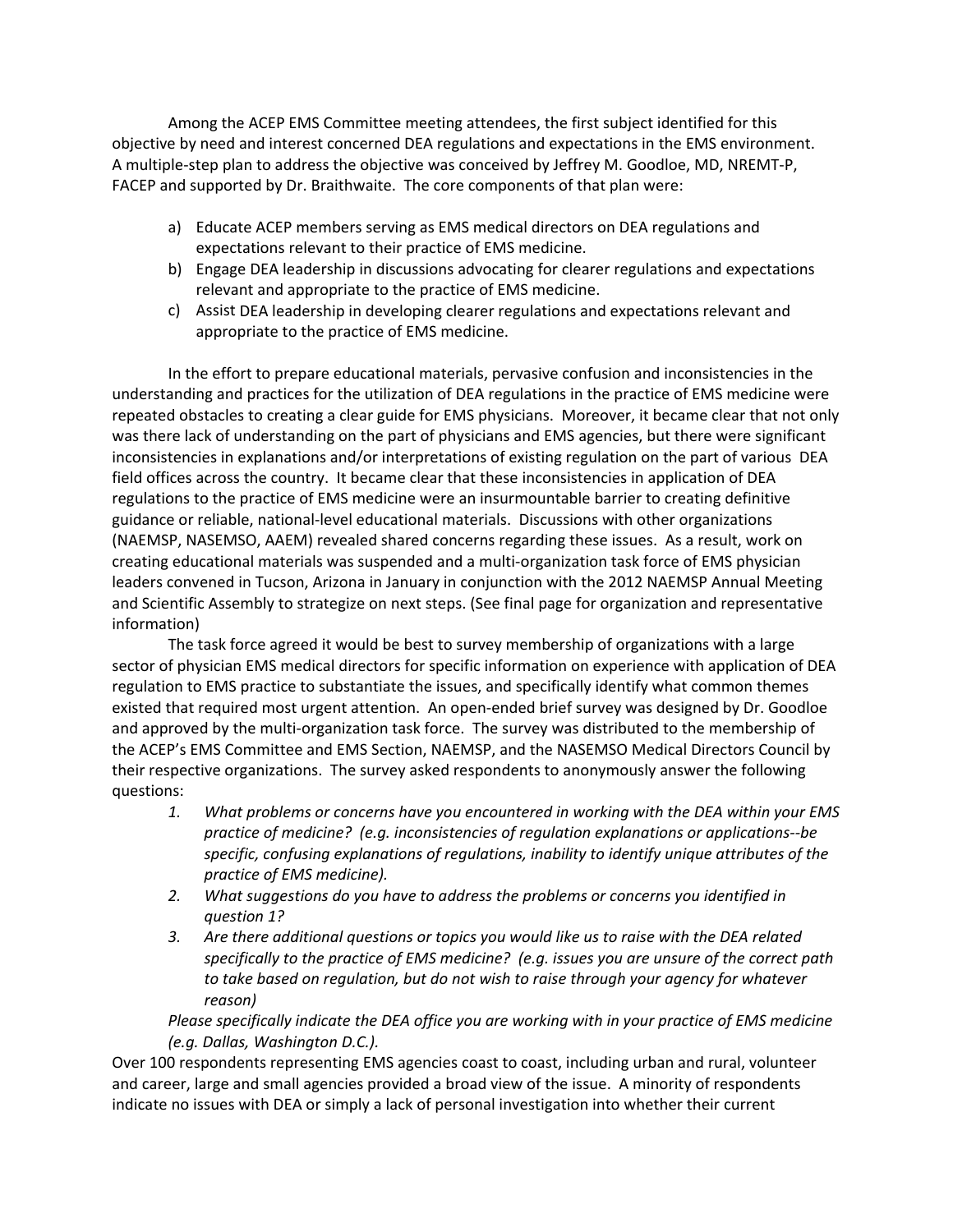practices are in compliance with DEA expectations and regulations. Of those who reported concerns, the following predominant issues with DEA regulations as applied to the practice of EMS medicine were identified by respondents:

- 1. Conflicts between DEA and state-level counterparts' regulations that are mutually exclusive.
- 2. Poor applicability to EMS. No specific language involving EMS is contained within existing DEA regulations and traditional mid‐level practitioner model written for licensed individuals. The result is a poor fit to the agency model, deployment practices and delegated practice of medicine found in the practice of EMS medicine. Closely related to this, there is lack of specific EMS guidance/education on how to interpret the current regulations.
- 3. Inconsistent answers to the same questions within the same DEA office and between different DEA offices. While there is one set of federal regulations, the federal regional offices appear to have broad latitude and often inconsistent interpretative powers, complicated by the lack of specific EMS language already noted. Examples include whether individual EMS stations require separate DEA registrations, whether specific EMS registrations should be as practitioner or distributor, what locking mechanism(s) are required for controlled substances and what inventory practices are required for controlled substances.
- 4. Lack of a consistent authority to provide guidance for DEA‐registered physician EMS medical directors and agencies on regulatory questions, to provide needed clarification of existing regulation, and to make this information available to others.
- 5. Inconsistency with long-standing, widely-used operational standards. A prime example is unused controlled substance being "wasted" at hospital with witnessing of said wastage as opposed to more recent interpretations requiring reverse distribution of previously opened containers of controlled substance pharmaceuticals.

Respondents indicated that the ideal resolution to their concerns might ultimately be best addressed by the promulgation of new DEA regulations or guidance that specifically address the unique environment of EMS medicine.

The multi‐organization task force wrote a letter to the Dr. Rick Hunt, Chair of the Medical Oversight Committee of the Federal Interagency Committee on EMS based on the information above to request:

*that FICEMS seek to initiate a dialogue with the DEA regarding how to most effectively mesh the patient care goals of EMS with the administrative and operational goals of the DEA for controlled substances. We believe the establishment of such a linkage would promote a partnership that would facilitate beneficial discussions. Topics might include:*

- *1. Creating a partnership with DEA to mutually identify how our nation's EMS community can best assure consistent compliance with existing regulations at the local, regional, and state levels. An option to explore may be providing an authoritative, nation-wide repository for EMS stakeholders' questions and DEA answers.*
- *2. Determining areas of focus that would benefit from best practices that can be applied at a national level to promote local compliance.*
- *3. Identifying key regulations needing clarification for EMS to facilitate compliance and enhance patient care.*

This request was officially presented to the FICEMS Technical Working Group (TWG) at their March 13, 2012 meeting. Our request was well received and TWG agreed that the proposed idea should be moved forward from the TWG to the full FICEMS with a recommendation that FICEMS seek out opportunities for a mutual dialogue with DEA not only on the issue at hand (inconsistent application of regulation) but also long term as the interface between DEA and EMS. It was recognized that a mutual understanding of each other's problems and priorities is important to ongoing coordination. Susan McHenry will be the primary TWG point of contact for the issue. The TWG is aware that our organizations stand ready to assist in any way we can.